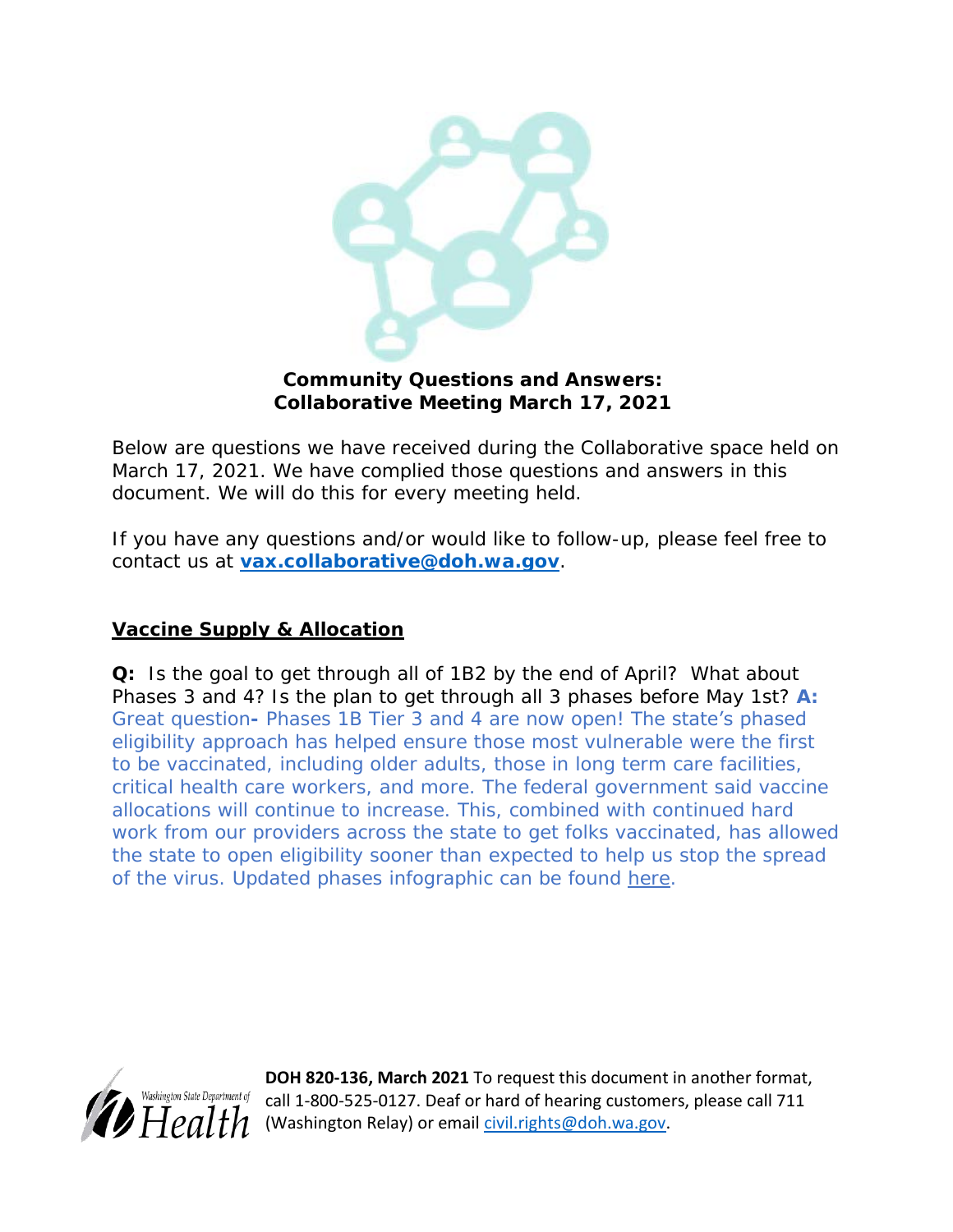**Q:** I learned that a county threw out vaccines because they weren't used not enough appointments were being set. Is anything being done to prevent that? Can those who don't qualify but really want that be consider to get the vaccine rather than throwing them. **A:** Vaccine providers are encouraged to develop an equity informed extra dose plan. When there is excess vaccine, provider will need to do their best to utilize vaccines, prioritizing communities disproportionally impacted by COVID-19 and in-line with phases eligibility guidelines (i.e., move to next eligibility phase).

## **Vaccine Confidence**

**Q:** Most of the homeless individuals I work with are not interested in the vaccine due to misinformation. Are there already created "myth buster" type materials we can share with folks? **A:** Yes! We are currently in the works of developing a Myth Buster vaccine resource guide and can share with the larger Collaborative once finalized.

April 7<sup>th</sup> Collaborative session will solely focus on addressing vaccine hesitancy and building vaccine confidence. We have eight invited community-based organizations and advocates working directly with communities disproportionally impacted by COVID-19 (individuals experiencing homelessness, individuals with disabilities, immigrant & refugees, Black/AA, Latinx, Agricultural workers, Asian American, Native Hawaiian & Pacific Islander, to share their engagement efforts, challenges and success related to vaccine hesitancy and vaccine confidence. There will be time to discuss in small group discussions in community specific groups. We hope you can join us!

## **Prioritization & Access**

**Q:** What do we guide people that say that asthma, diabetes, etc is their disability. Does the DOH consider that an underlying health condition or disability? **A:** Diabetes and Asthma are underlying medical conditions. Phase 1 B tier 3 and 4) includes people who have certain medical conditions that



**DOH 820-136, March 2021** To request this document in another format, call 1-800-525-0127. Deaf or hard of hearing customers, please call 711 (Washington Relay) or email [civil.rights@doh.wa.gov.](mailto:civil.rights@doh.wa.gov)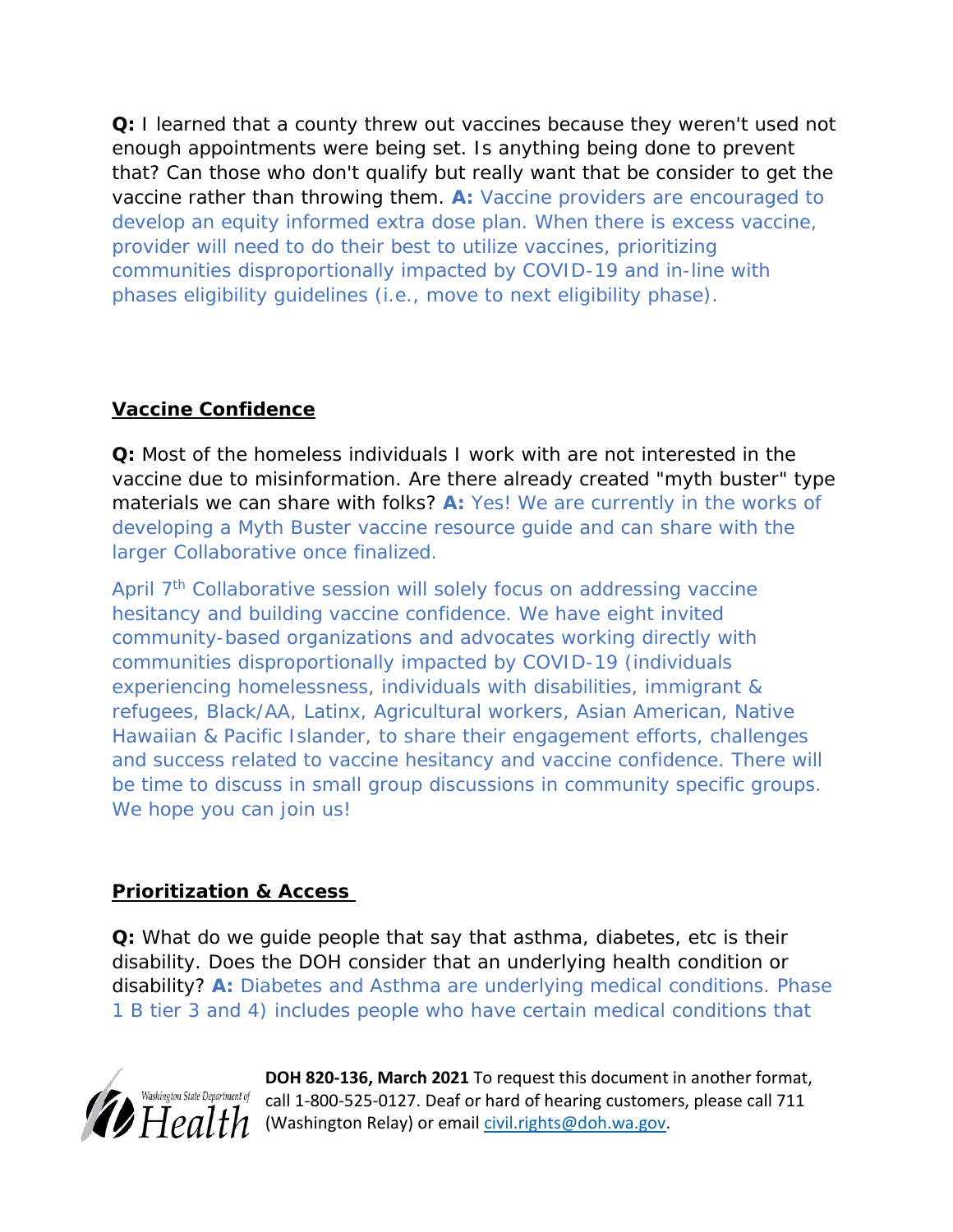puts or may put them at increased risk for severe illness if infected with COVID-19 leading to increased hospitalization, morbidity and mortality. The list of conditions is based upon the CDC's list of the conditions that put [people at increased risk of severe illness from COVID-19.](https://gcc02.safelinks.protection.outlook.com/?url=https%3A%2F%2Fwww.cdc.gov%2Fcoronavirus%2F2019-ncov%2Fneed-extra-precautions%2Fpeople-with-medical-conditions.html&data=04%7C01%7Cfathiya.abdi%40doh.wa.gov%7Cb350711e444947838b5d08d8f3d733f5%7C11d0e217264e400a8ba057dcc127d72d%7C0%7C0%7C637527452897527621%7CUnknown%7CTWFpbGZsb3d8eyJWIjoiMC4wLjAwMDAiLCJQIjoiV2luMzIiLCJBTiI6Ik1haWwiLCJXVCI6Mn0%3D%7C1000&sdata=z%2FUu9kagURC%2FiHVMIv51zOMsRJcq%2Ftt0yBg4foVnD9A%3D&reserved=0) It is a living document that may be updated as science evolves. Currently there are limited data and information about the impact of many underlying medical conditions on the risk for severe illness from COVID-19. Notably, the list may not include every condition that might increase one's risk for developing severe illness from COVID-19.

**Q:** One if the issues with people with disabilities and getting the vaccine is that some people have sensory issues and can't wear a face mask to go get the vaccine. How can we get the vaccines to these people with disabilities? **A:** All vaccine providers are required to proactively address access barriers; this includes ensuring vaccine site is accessible to people with disabilities and to accommodate accordingly. Checklist to ensure vaccination sites are accessible for people with disabilities [here](https://disasterstrategies.org/wp-content/uploads/2021/03/WA-DOH-Access-Checklist-for-Vaccination-Sites.pdf).

If someone is unable to wear a mask due to a medical condition, they could be excluded from the mask requirement. Similar to those with other medical issues that make masks unsafe or nonwearable, they could identify it as a medical condition.

**Q:** Are foodbank workers considered as part of 1b tier 2 or not? **A:** Yes, foodbank workers are currently eligible!

**Q:** I would also like to touch on transportation for communities that may not have access to that. I am Latina and my organization works with the Latino community...this is a question we get a lot...they have no access to transport nor money for the transit. **A:** Thank you for raising! We are currently working on a statewide COVID-19 Transportation resource guide that will be posted next week on the [Vaccine Engagement & Equity](https://www.doh.wa.gov/Emergencies/COVID19/VaccineInformation/Engagement) site. For now, please see free COVID-19 transportation resources below. If you have any questions and/or if this does not yes address concern raised, please reach out to [vax.collaborartive@doh.wa.gov!](mailto:vax.collaborartive@doh.wa.gov)

Medicaid Qualified Transportation Assistance [here](https://www.hca.wa.gov/health-care-services-supports/apple-health-medicaid-coverage/transportation-services-non-emergency#:~:text=Transportation%20services%20%28nonemergency%29%20Health%20Care%20Authority%20%28HCA%29%20covers,medical%20assistance%20programs%20that%20include%20a%20transportation%20benefit.)



**DOH 820-136, March 2021** To request this document in another format,  $\frac{W_{\text{dS}kining ton State Department of}}{P_{\text{dS}kington State Department of}}$  call 1-800-525-0127. Deaf or hard of hearing customers, please call 711  $\overline{H}$  $\overline{\rho}$  $\overline{d}$   $\overline{th}$  (Washington Relay) or email *civil.rights@doh.wa.gov.*